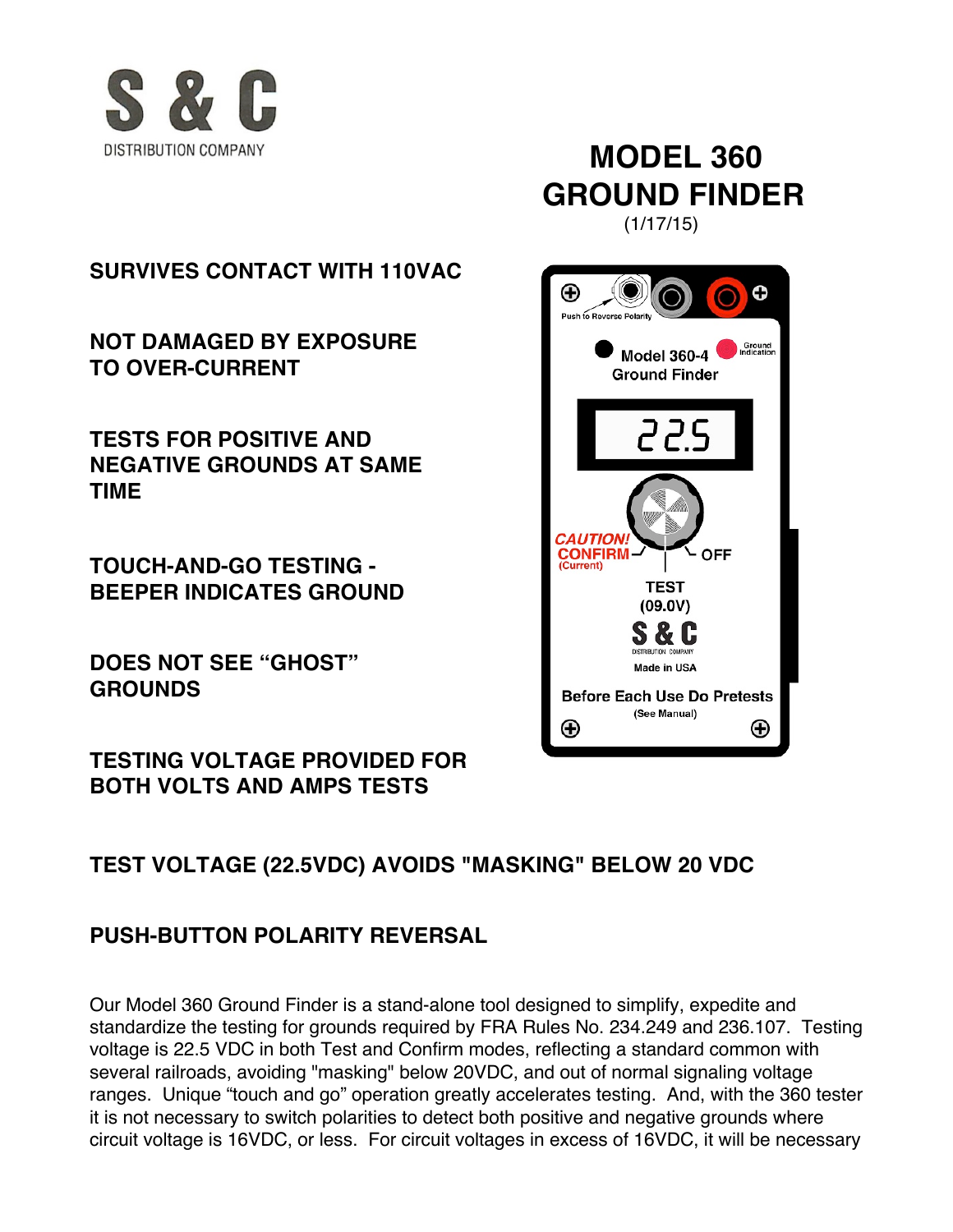### **S&C DISTRIBUTION COMPANY MODEL 360 GROUND FINDER 1/17/15 PAGE 2**

to make both polarity tests. When switching polarities is necessary, a simple push-button feature is supplied to enable quick, temporary reversal of polarities. Also, to guard against detecting "ghost" grounds, meter sensitivity is limited to 1000 ohms per volt, matching the Simpson TS-111(r).

In the "TEST" mode, alarms (Red LED, beeper) activate when the maintainer encounters a ground. For safety, and to allow testing under traffic, output current is limited to less than 1.0mA in the "TEST" mode.

Because the output of our Ground Finder is allowed to rise to a maximum of 10.0mA in the "CONFIRM" mode, upon ground indication, the maintainer must have track and time (TOP) clearance to switch the tester to the "CONFIRM" mode before verifying that his ground is reportable. Once he has determined that it is safe to switch the Model 360, a quick test in the "CONFIRM" mode tells him the value of the ground up to 10.0mA (meter full-scale). Because we supply the test voltage in the Confirm (current) mode as well as the Test (voltage) mode, "dry" wire tests that fail to detect grounds will not occur. Also, by providing the voltage for the current test, it is not necessary to activate circuits that are inactive at the time of the test.

Built "railroad" tough to withstand the usual working environment, the 360 tester is designed with circuitry that gives protection against damage caused by momentary contact with 110VAC, and, connection of the tester to a high-current ground. The unit is furnished with a lithium, 9VDC battery, which expands its operating temperature range to -40 deg F.

Battery storage compartment is an easy-access, drawer-like device that is located on the right side of the tester. Unit comes complete with leads and a black, zippered carrying pouch with space for lead storage, a pocket for carrying an extra battery and the Calibration Check Device and a loop to thread the strap handle of the 355 Signalman's Meter through to enable a dualmeter configuration. Quick-Start instruction booklet and a complete instruction manual are also provided. A Dual-Meter Case accessory (PN: 360-20) is available that allows the maintainer to carry his Ground Finder (for ground tests) and an alternative Fluke VOM or similar meter (for voltage tests) in the same case. A Dual Meter Kit, paring the 360-4 Ground Finder with our 355 Signalman's Meter can be purchased (see last page for ordering information).

#### **SPECIFICATIONS**

- a. "TEST" Mode Output: 22.5VDC @ less than 1.0mA
- b. "TEST" Mode Current Required For Ground Detection: 0.10mA
- c. "CONFIRM" Mode Output: 22.5VDC. Will not exceed 10.0mA
- d. Isolation: 1000 Ohms per volt (through meter) Designed to absorb momentary connection to 110VAC Plastic case, insulated probe provide operator & short protection